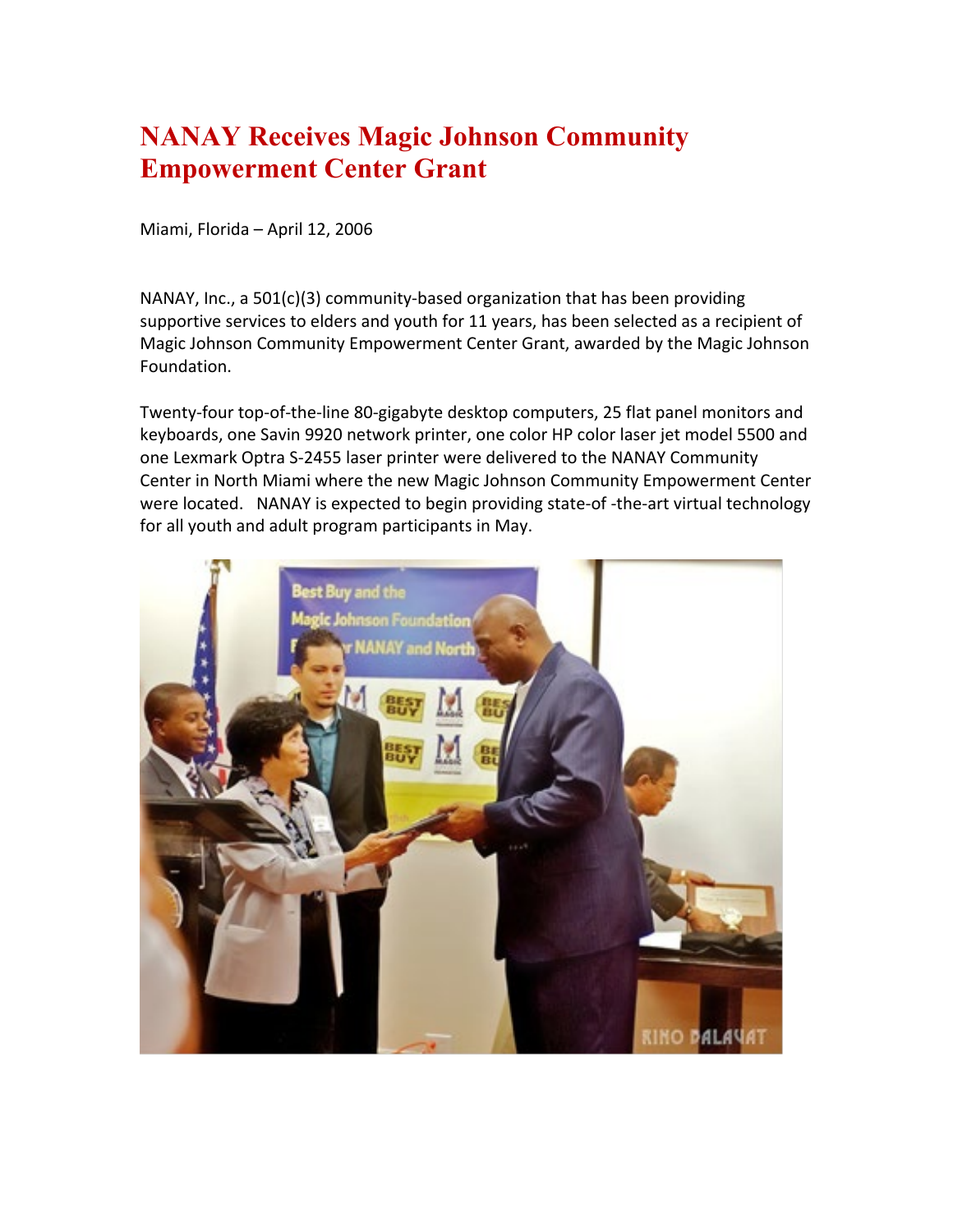The initiative will offer a wide variety of opportunities and services including financial and homeownership counseling, adult education, basic skills training, English as a second language education, entrepreneurial programs, literacy training, web-based interactive learning and leadership development. In addition, NANAY will focus on helping high school students to prepare for future employment opportunities through resume preparation, technology training, internships, job-shadowing, career counseling, interview coaching and job-readiness workshops.

**"**This is a program that has been created to provide not only technology access to innercity communities but also education regarding Information Technology to the underserved urban population, in conjunction with program partners like NANAY", said Jeanella Blair, program director with the Magic Johnson Foundation Technology Initiative.

Since the program was launched in 2004, 20 Magic Johnson Empowerment Centers have opened across the U.S., including Atlanta, Bladensburg, Md., Chicago, Cincinnati, Cleveland, Houston, Lansing, Mich., Los Angeles, Jacksonville, New York City, Oakland, Calif., Philadelphia, Seattle and Washington, D.C.

"We are pleased about this new development, and are confident that NANAY will continue the excellent services that it is already providing to the community," said Peter Roulhac who had served as Vice President and Director of Community Development at Wachovia National Bank, N.A. in Miami-Dade and Monroe Counties, and was primarily responsible for introducing NANAY to Magic Johnson Foundation. He has been recently appointed as first Managing Director of The Orange Bowl Foundation, the philanthropic arm of the Orange Bowl Committee.

"Thanks to the Magic Johnson and Wachovia partnership, NANAY is now able to bridge the digital divide," said Bennie Trinidad, NANAY Executive Vice-President. "NANAY is now in an even better position to help residents prepare for homeownership and future employment opportunities, particularly in the City of North Miami."

NANAY is currently working partnership with Wachovia Bank to provide financial literacy programs to the community, and will be expanding its program to also include computer training and homeownership counseling.

"NANAY is currently designing a five-year sustainability plan that include operational, programming and evaluation measures to help ensure the centers' success", said Evelyn Bruce, Executive Director of NANAY Community Center.

"NANAY will continue to provide quality services and address problems in our community, through partnership with government, business, civic associations, the medical community, law enforcement, schools, faith-based groups, and local residents," said Dr. Joy Bruce, NANAY President. "Our goal is to serve as a catalyst for new